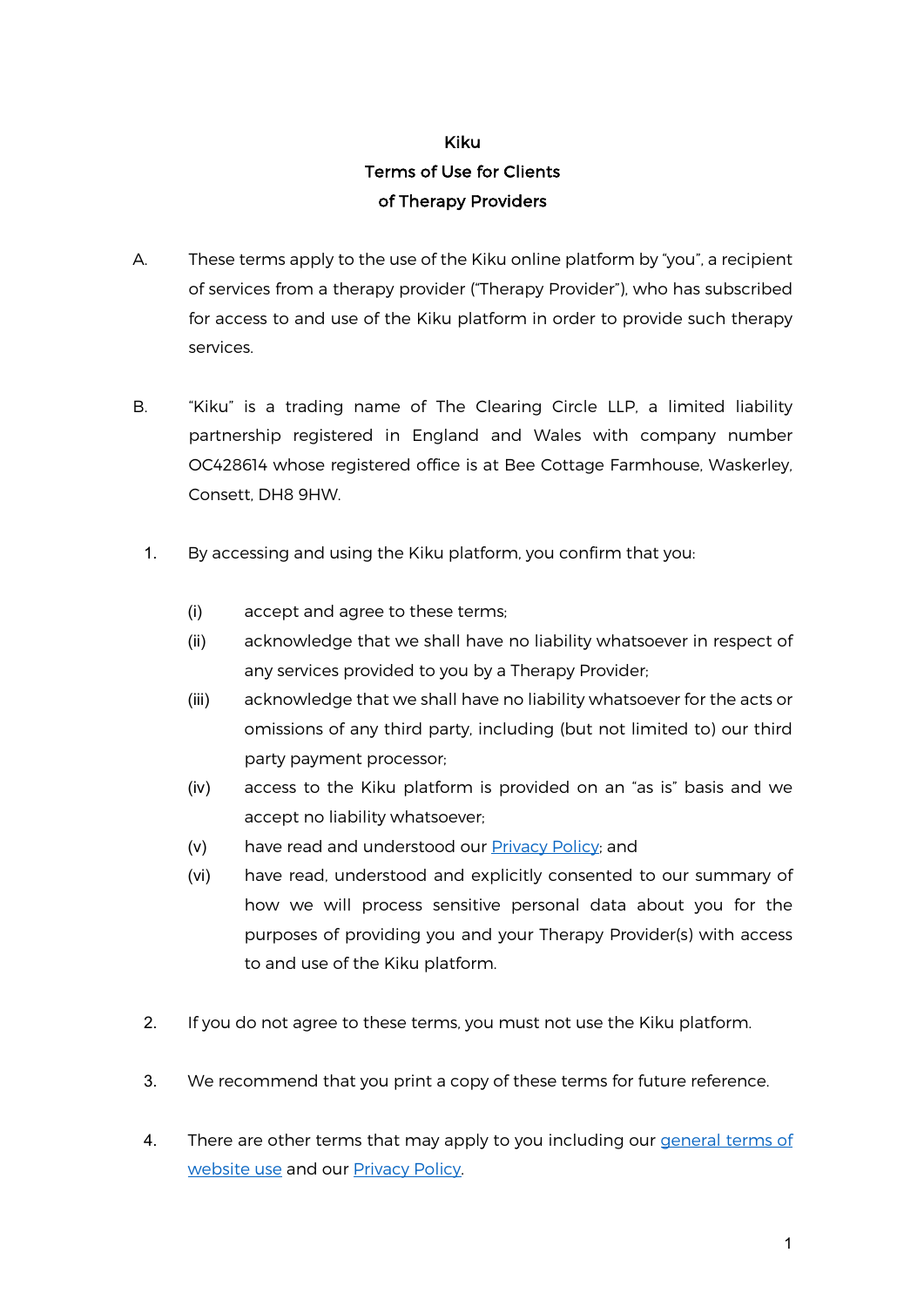- 5. We may amend these terms and those mentioned in clause 4 above from time to time.
- 6. You may use our site only for lawful purposes. You may not use the Kiku platform:
	- (i) In any way that breaches any applicable local, national or international law or regulation.
	- (ii) In any way that is unlawful or fraudulent, or has any unlawful or fraudulent purpose or effect.
	- (iii) For the purpose of harming or attempting to harm anyone, including minors, in any way.
	- (iv) To transmit, or procure the sending of, any unsolicited or unauthorised advertising or promotional material or any other form of similar solicitation (spam).
	- (v) To knowingly transmit any data, send or upload any material that contains viruses, Trojan horses, worms, time-bombs, keystroke loggers, spyware, adware or any other harmful programs or similar computer code designed to adversely affect the operation of any computer software or hardware.
- 7. You also agree:
	- (i) Not to reproduce, duplicate, copy or re-sell any part of the Kiku platform.
	- (ii) Not to access without authority, interfere with, damage or disrupt:
		- any part of our site;
		- any network or software used in the provision of our site; or
		- any network or software owned or used by any third party.
	- (iii) We may from time to time provide interactive services within the Kiku platform, including, without limitation, a messaging service ("interactive services"). Where we do provide any interactive service, we may provide information to you about the kind of service offered, if it is moderated and what form of moderation is used (including whether it is human or technical).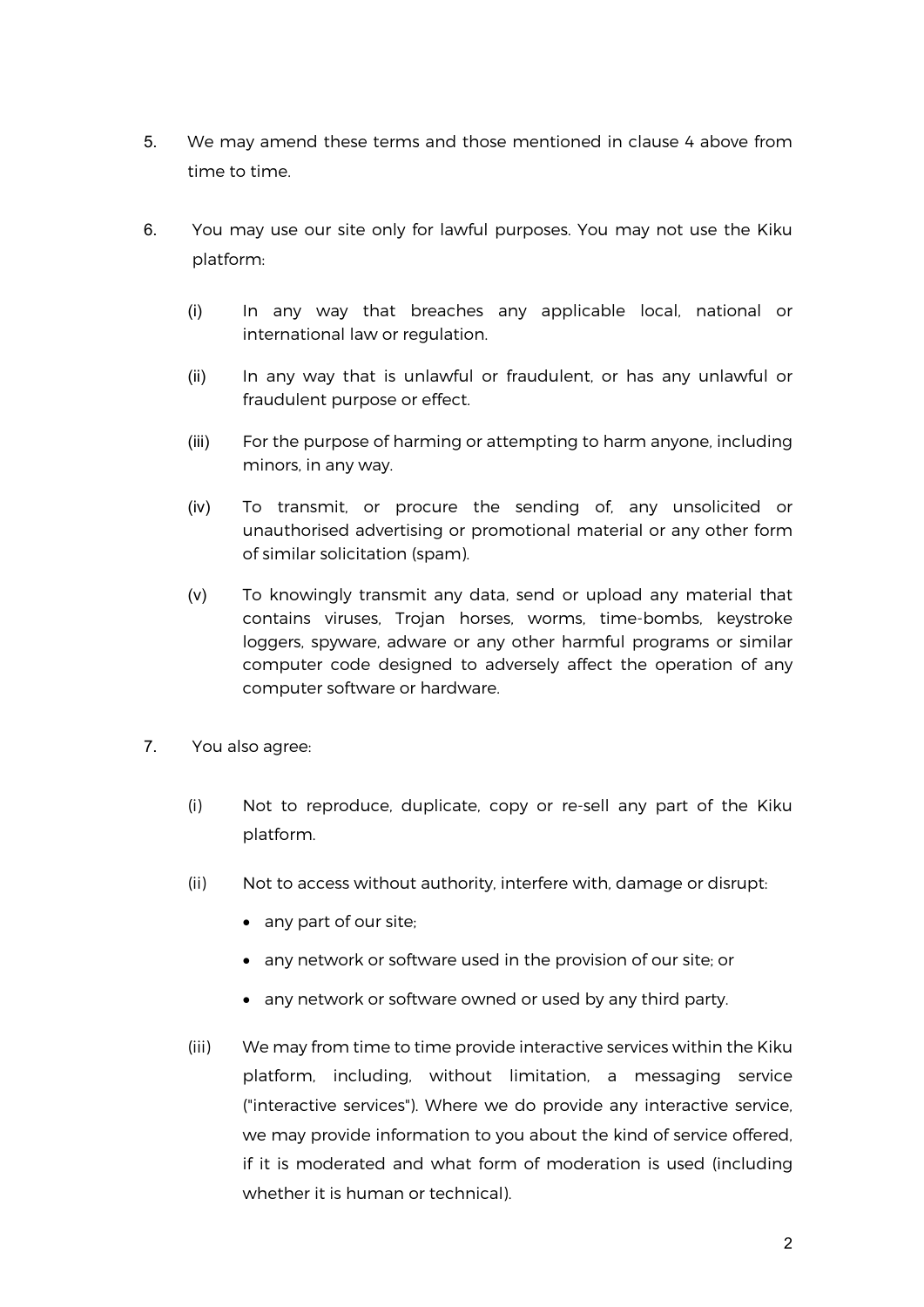- (iv) We will use reasonable endeavours to assess any possible risks for users from third parties when they use any interactive service provided on our site, and we will decide in each case whether it is appropriate to use moderation of the relevant service (including what kind of moderation to use) in the light of those risks. However, we are under no obligation to oversee, monitor or moderate any interactive service we provide on our site, and we expressly exclude our liability for any loss or damage arising from the use of any interactive service by a user, whether the service is moderated or not.
- (v) Where we do moderate an interactive service, we will normally provide you with a means of contacting the moderator, should a concern or difficulty arise.
- (vi) Breach of policy when we consider that a breach of these terms (or any other terms that may apply to your use of the Kiku platform now or in the future) has occurred, we may take such action as we deem appropriate.
- (vii) Failure to comply with the terms upon which you are permitted to use the Kiku platform may result in our taking all or any of the following actions:
	- Immediate, temporary or permanent withdrawal of your right to access and use the Kiku platform.
	- Issue of a warning to you.
	- Legal proceedings against you for reimbursement of all costs on an indemnity basis (including, but not limited to, reasonable administrative and legal costs) resulting from the breach.
	- Disclosure of such information to law enforcement authorities as we reasonably feel is necessary or as required by law.

We exclude our liability for all action we may take in response to breaches of these terms. The actions we may take are not limited to those described above, and we may take any other action we reasonably deem appropriate.